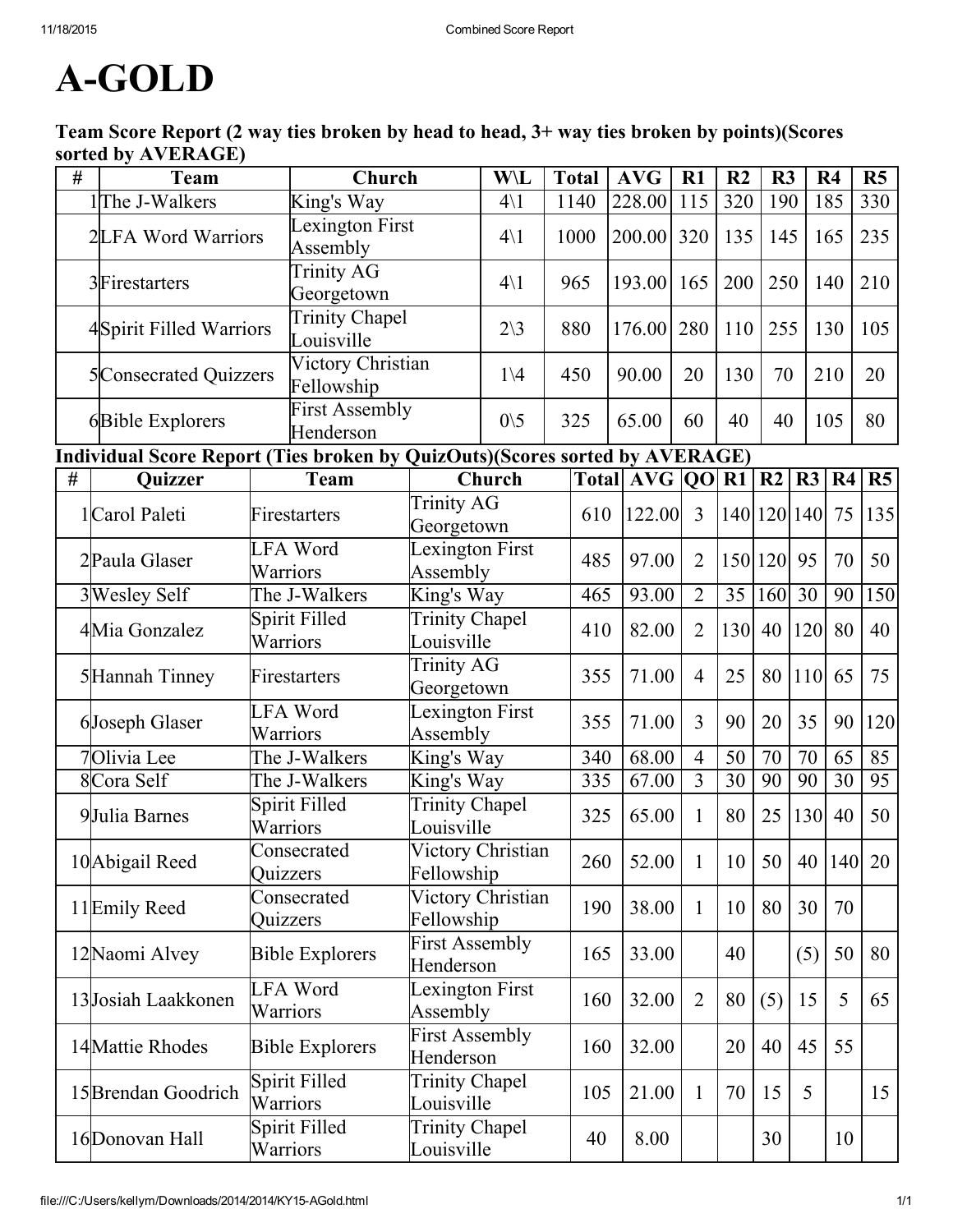### ASILVER

#### Team Score Report (2 way ties broken by head to head, 3+ way ties broken by points)(Scores sorted by AVERAGE)

| #  | <b>Team</b>                                                                 |                      | Church                          |                                 | <b>W\L</b>      | Total |              | <b>AVG</b>      | $R1$           | R <sub>2</sub> | R3             |            | R <sub>4</sub> | R5                  |
|----|-----------------------------------------------------------------------------|----------------------|---------------------------------|---------------------------------|-----------------|-------|--------------|-----------------|----------------|----------------|----------------|------------|----------------|---------------------|
|    | 1<br><b>Exodus Expedition</b>                                               |                      | Mt Washington UMC               |                                 | $5\sqrt{0}$     |       | 755          | 151.00          | 180            | 50             |                | 150<br>150 |                | 225                 |
|    | 2Bible Detectives                                                           |                      | Church on the Rock<br>Berea     |                                 | $4\backslash1$  |       | 935          | 187.00          | 155            | 175            | 185            |            | 240            | 180                 |
|    | <b>3VCF Word Warriors</b>                                                   |                      | Victory Christian<br>Fellowship |                                 | $3\sqrt{2}$     |       | 745          | 149.00          | 180            | 160            | 125            |            | 140            | 140                 |
|    | 4Believers Rock A 2                                                         |                      | My Church AG<br>Georgetown      |                                 | $2\backslash 3$ |       | 320          | 64.00           | 120            | 20             | 95             |            | 30             | 55                  |
|    | 5The JC Crew                                                                |                      | King's Way                      |                                 | $1\backslash 4$ |       | 320          | 64.00           | 65             | 30             | 70             |            | 90             | 65                  |
|    | 6Chozen                                                                     |                      | True Life Church                |                                 | $0\backslash 5$ |       | 320          | 64.00           | 50             | 90             |                | 50<br>70   |                | 60                  |
|    | Individual Score Report (Ties broken by QuizOuts)(Scores sorted by AVERAGE) |                      |                                 |                                 |                 |       |              |                 |                |                |                |            |                |                     |
| #  | <b>Quizzer</b>                                                              |                      | Team                            |                                 | Church          |       |              | Total AVG QO R1 |                |                | R <sub>2</sub> | R3         | R4             | R <sub>5</sub>      |
|    | 1Joanna Wright                                                              |                      | <b>Bible Detectives</b>         | Church on the<br>Rock Berea     |                 |       | 720          | 144.00          | 5              |                |                |            |                | 140 140 140 150 150 |
|    | 2Trevor Hansen                                                              | Warriors             | VCF Word                        | Victory Christian<br>Fellowship |                 |       | 455          | 91.00           | $\overline{3}$ |                | 135 100        | 75         | 85             | 60                  |
|    | 3Amelia Evans                                                               | Chozen               |                                 | True Life Church                |                 |       | 300          | 60.00           | $\mathbf{1}$   | 50             | 80             | 60         | 50             | 60                  |
|    | 4Colin Porter                                                               |                      | <b>Exodus Expedition</b>        | Mt Washington<br><b>UMC</b>     |                 |       | 295<br>59.00 |                 | $\overline{3}$ | 70             | 40             |            | 80             | 105                 |
|    | 5 Sidney Hansen                                                             | VCF Word<br>Warriors |                                 | Victory Christian<br>Fellowship |                 |       | 290          | 58.00           | 1              | 45             | 60             | 50         | 55             | 80                  |
|    | 6Lily Smith                                                                 |                      | <b>Exodus Expedition</b>        | Mt Washington<br><b>UMC</b>     |                 |       | 275          | 55.00           |                | 40             | 25             | 90         | 55             | 65                  |
|    | 7Eliana Lee                                                                 |                      | The JC Crew                     | King's Way                      |                 |       | 230          | 46.00           |                | 60             | 40             | 50         | 40             | 40                  |
|    | 8Jentzen Mayo                                                               |                      | <b>Bible Detectives</b>         | Church on the<br>Rock Berea     |                 | 190   |              | 38.00           |                | 15             | 25             | 60         | 60             | 30                  |
|    | 9Ally Durbin                                                                |                      | <b>Exodus Expedition</b>        | Mt Washington<br>UMC            |                 | 185   |              | 37.00           |                | 70             | (15)           | 60         | 15             | 55                  |
|    | 10Pilot Lukacsko                                                            |                      | <b>Believers Rock A 2</b>       | My Church AG<br>Georgetown      |                 |       | 150          | 30.00           |                | 20             |                | 50         | 30             | 50                  |
|    | 11 Issac Moore                                                              |                      | Believers Rock A 2              | My Church AG<br>Georgetown      |                 |       | 110          | 22.00           |                | 50             | 10             | 40         | 5              | 5                   |
| 12 | Alathia Purtell                                                             |                      | The JC Crew                     | King's Way                      |                 |       | 85           | 17.00           |                | 10             | 5              |            | 50             | 20                  |
|    | 13 Olivia Moore                                                             |                      | Believers Rock A 2              | My Church AG<br>Georgetown      |                 |       | 12.00<br>60  |                 |                | 50             | 10             | 5          | (5)            |                     |
|    | 14 Ashley Brenda                                                            |                      | <b>Bible Detectives</b>         | Church on the<br>Rock Berea     |                 |       | 25           | 5.00            |                |                | 10             | (15)       | 30             |                     |
|    | 15 Molly<br>Lefringhouse                                                    | Chozen               | True Life Church                |                                 |                 | 10    |              | 2.00            |                |                |                | 10         |                |                     |
|    | 15 Alice Lefringhouse Chozen                                                |                      |                                 | True Life Church                |                 |       | 10           | 2.00            |                |                | 10             |            |                |                     |
|    | 15 Randal Purtell                                                           |                      | The JC Crew                     | King's Way                      |                 |       | 10           | 2.00            |                |                | $(5)$ (15)     | 20         |                | 10                  |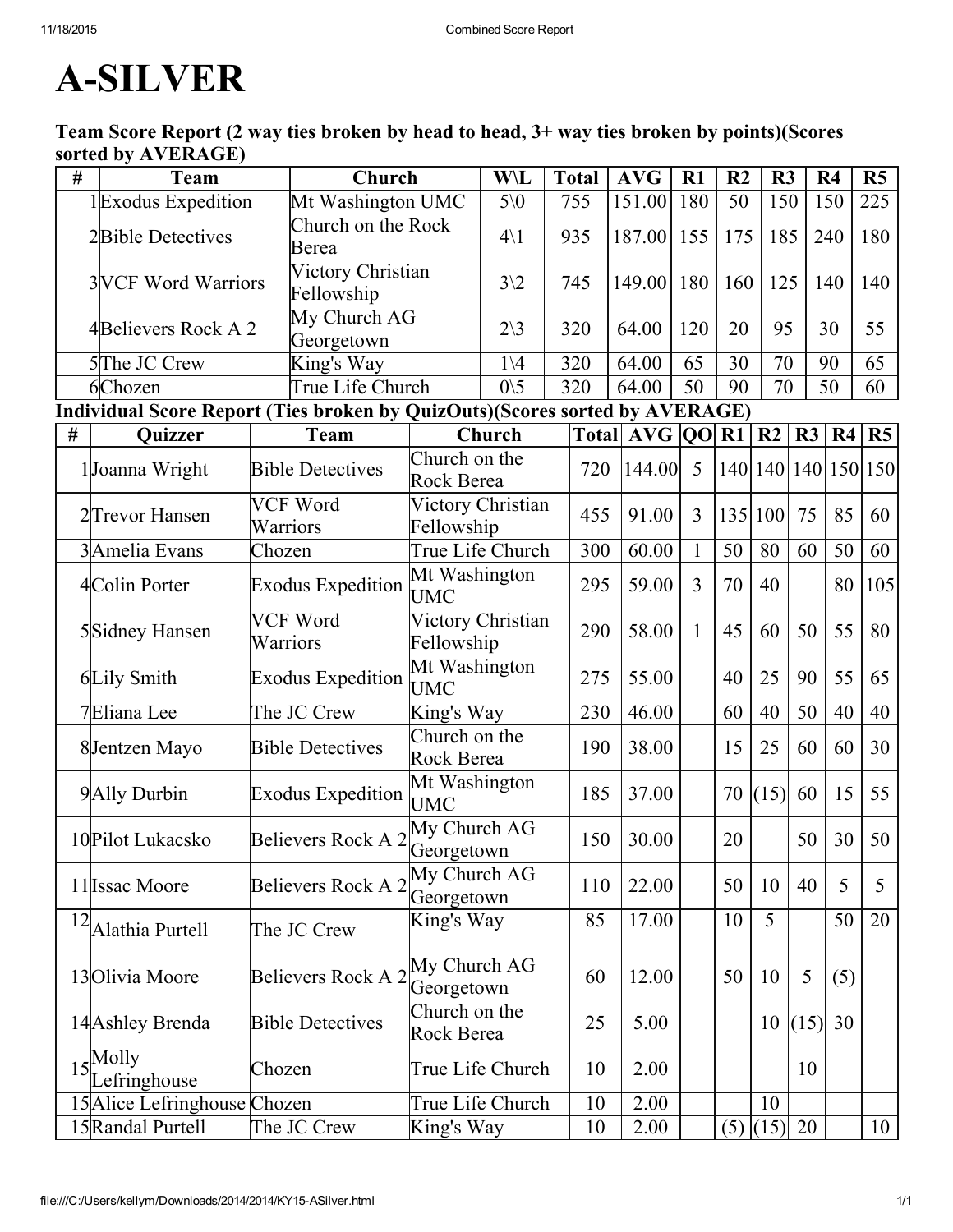## **A-BRONZE**

### Team Score Report (2 way ties broken by head to head, 3+ way ties broken by points)(Scores sorted by AVERAGE)

| # | <b>Team</b>                                                                 | Church                          |                                    | <b>W\L</b>      | <b>Total</b> |                    | <b>AVG</b> | R1             | R <sub>2</sub> | R3     |                 | R <sub>4</sub> | R5   |
|---|-----------------------------------------------------------------------------|---------------------------------|------------------------------------|-----------------|--------------|--------------------|------------|----------------|----------------|--------|-----------------|----------------|------|
|   | 1 <b>Bible Hunters</b>                                                      | River of Life<br>Ministries     |                                    | $4\backslash1$  | 430          |                    | 86.00      | 60             | 90             | 95     |                 | 60             | 125  |
|   | 2Quizzing Commandos                                                         | Christ's Chapel                 |                                    | $4\backslash1$  | 445          | $\overline{89.00}$ |            | 130            | 120            | 30     |                 | 75             | 90   |
|   | <b>3Bible Bosses</b>                                                        | Victory Christian<br>Fellowship |                                    | $3\sqrt{2}$     | 430          |                    | 86.00      | 40             | 80             | 95     |                 | 45             | 170  |
|   | 4Believers Rock A 3                                                         | My Church AG<br>Georgetown      |                                    | $3\sqrt{2}$     | 505          |                    | 101.00     | 110            | 65             | 130    |                 | 135            | 65   |
|   | 5God's Quizzing Kids                                                        | New Beginnings AG               |                                    | $1\backslash 4$ | 120          |                    | 24.00      | 70             | 5              | 10     | 35              |                |      |
|   | 6Believers Rock A 1                                                         | My Chruch AG<br>Georgetown      |                                    | $0\backslash 5$ | 45           |                    | 9.00       | 10             | 20             | 5      |                 | (5)            | 15   |
|   | Individual Score Report (Ties broken by QuizOuts)(Scores sorted by AVERAGE) |                                 |                                    |                 |              |                    |            |                |                |        |                 |                |      |
| # | <b>Quizzer</b>                                                              | Team                            |                                    | Church          |              |                    |            | Total AVG QO   | R1             | R2     | R3              | R4             | R5   |
|   | 1Luke Norberg                                                               | Quizzing<br>Commandos           | Christ's Chapel                    |                 | 315          |                    | 63.00      |                | 100            | 50     | 40              | 65             | 60   |
|   | 2Emily Rhodus                                                               | Believers Rock A 3              | My Church AG<br>Georgetown         |                 | 255          |                    | 51.00      | $\mathbf{1}$   | 80             | 50     | 50              | 55             | 20   |
|   | 3 Isaac Dunlap                                                              | <b>Bible Bosses</b>             | Victory Christian<br>Fellowship    |                 | 250          |                    | 50.00      | $\overline{2}$ | 40             | 40     | 70              | 30             | 70   |
|   | 4Amontae Brown                                                              | <b>Bible Hunters</b>            | River of Life<br>Ministries        |                 | 46.00<br>230 |                    |            | $\mathbf{1}$   | 40             | 40     | 40              |                | 110  |
|   | 5Keyirah Cook                                                               | Believers Rock A 3              | My Church AG<br>Georgetown         |                 | 195          |                    | 39.00      | $\mathbf{1}$   | 20             | 15     | 70              | 40             | 50   |
|   | 6Joshua Stein                                                               | <b>Bible Bosses</b>             | Victory Christian<br>Fellowship    |                 | 180          |                    | 36.00      | $\mathbf{1}$   |                | 40     | 25              | 15             | 100  |
|   | <b>7</b> Katie Maines                                                       | Quizzing<br>Commandos           | Christ's Chapel                    |                 | 130          |                    | 26.00      |                | 30             | 70     | (10)            | 10             | 30   |
|   | 8Maddison Williams Bible Hunters                                            |                                 | <b>River of Life</b><br>Ministries |                 | 105          |                    | 21.00      |                | 20             | 40     | 15              | 40             | (10) |
|   | 9Hannah Marshall                                                            | <b>God's Quizzing</b><br>Kids   | New Beginnings<br>AG               |                 | 90           |                    | 18.00      |                | 40             | 10     | 10 <sup>1</sup> | 30             |      |
|   | 10 BreAnna Hurst                                                            | <b>Bible Hunters</b>            | River of Life<br>Ministries        |                 | 85           |                    | 17.00      |                |                | 10     | 40              | 10             | 25   |
|   | 11 Haley Williams                                                           | Believers Rock A 1              | My Chruch AG<br>Georgetown         |                 | 55           |                    | 11.00      |                | 10             | 20     | 10              |                | 15   |
|   | 11 Alivia O'Banion                                                          | Believers Rock A 3              | My Church AG<br>Georgetown         |                 | 55           |                    | 11.00      |                | 10             |        | 10              | 40             | (5)  |
|   | 12 Jasmine Antonio                                                          | God's Quizzing<br>Kids          | New Beginnings<br>AG               |                 | 15           |                    | 3.00       |                |                | 30(15) |                 |                |      |
|   | 13 Zander Slone                                                             | <b>God's Quizzing</b><br>Kids   | New Beginnings<br>AG               |                 | 10           |                    | 2.00       |                |                | 10     |                 |                |      |
|   | 13 Brayden Baber                                                            | <b>Bible Hunters</b>            | River of Life<br>Ministries        |                 | 10           |                    | 2.00       |                |                |        |                 | 10             |      |
|   |                                                                             |                                 |                                    |                 |              |                    |            |                |                |        |                 |                |      |

file:///C:/Users/kellym/Downloads/2014/2014/KY15ABronze.html 1/2